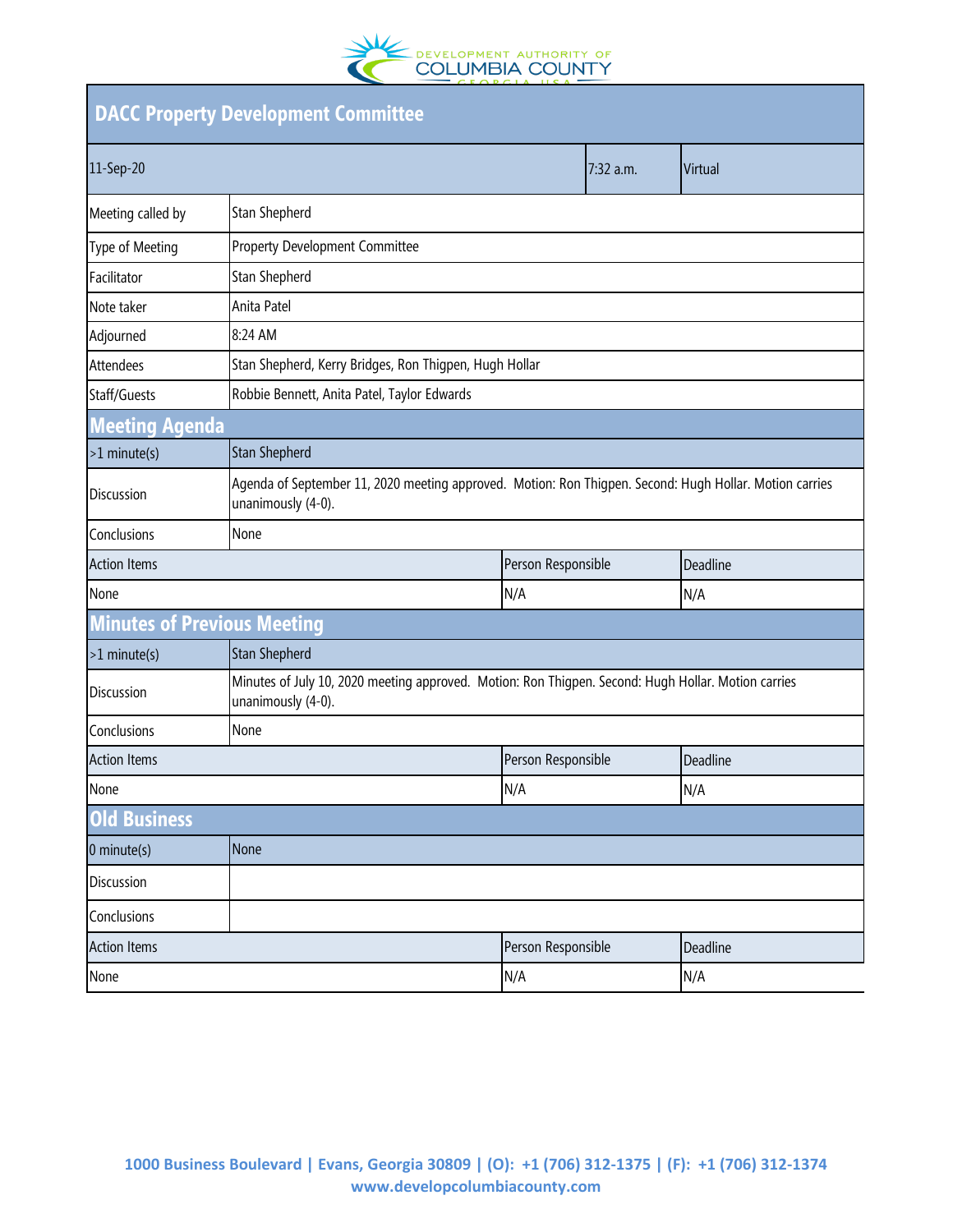

| lew Business          |                                                                                                                                                                                                                                                                                                                                                                                                                                                                                                                                                                                                                                                                                                                                                                                                                                                                                                                                                                                                                                                                                                       |                    |          |  |  |  |
|-----------------------|-------------------------------------------------------------------------------------------------------------------------------------------------------------------------------------------------------------------------------------------------------------------------------------------------------------------------------------------------------------------------------------------------------------------------------------------------------------------------------------------------------------------------------------------------------------------------------------------------------------------------------------------------------------------------------------------------------------------------------------------------------------------------------------------------------------------------------------------------------------------------------------------------------------------------------------------------------------------------------------------------------------------------------------------------------------------------------------------------------|--------------------|----------|--|--|--|
| $0$ minute(s)         | None                                                                                                                                                                                                                                                                                                                                                                                                                                                                                                                                                                                                                                                                                                                                                                                                                                                                                                                                                                                                                                                                                                  |                    |          |  |  |  |
| Discussion            |                                                                                                                                                                                                                                                                                                                                                                                                                                                                                                                                                                                                                                                                                                                                                                                                                                                                                                                                                                                                                                                                                                       |                    |          |  |  |  |
| Conclusions           |                                                                                                                                                                                                                                                                                                                                                                                                                                                                                                                                                                                                                                                                                                                                                                                                                                                                                                                                                                                                                                                                                                       |                    |          |  |  |  |
| <b>Action Items</b>   | Person Responsible<br>Deadline                                                                                                                                                                                                                                                                                                                                                                                                                                                                                                                                                                                                                                                                                                                                                                                                                                                                                                                                                                                                                                                                        |                    |          |  |  |  |
| None                  | N/A<br>N/A                                                                                                                                                                                                                                                                                                                                                                                                                                                                                                                                                                                                                                                                                                                                                                                                                                                                                                                                                                                                                                                                                            |                    |          |  |  |  |
| <b>Updates</b>        |                                                                                                                                                                                                                                                                                                                                                                                                                                                                                                                                                                                                                                                                                                                                                                                                                                                                                                                                                                                                                                                                                                       |                    |          |  |  |  |
| 20 minute(s)          | Robbie Bennett                                                                                                                                                                                                                                                                                                                                                                                                                                                                                                                                                                                                                                                                                                                                                                                                                                                                                                                                                                                                                                                                                        |                    |          |  |  |  |
| <b>Discussion</b>     | Robbie Bennett shared the following updates on White Oak Business Park:<br>Barnett Southern won the road bid for the roads in to the new Amazon facility at White Oak Business Park.<br>- Amazon - Robbie shared updated photos of the construction progress for Amazon.<br>-White Oak Business Park Covenants and landscaping final drawings are progressing.<br>Finals plans for<br>landscaping are expected soon.<br>Called Board Meeting on Monday, September 14th to discuss a project that will move quickly once the MOU is<br>approved.<br>Gate 6 - working with Augusta EDA on 40 acres and working with a developer on zoning, wastewater, etc.<br>TAD - Robbie shared the preliminary analysis that was received on the Martinez TAD site boundaries from Bleakley<br>Advisory Group. Robbie also shared the Gantt chart that Taylor has created for the TAD project. Kerry and Robbie<br>commended Taylor's work on the Gantt chart for this project.<br>REBA grand application is being finalized for Amazon. DACC should receive \$2 million for the roads if the grant is<br>approved. |                    |          |  |  |  |
| Conclusions           | None                                                                                                                                                                                                                                                                                                                                                                                                                                                                                                                                                                                                                                                                                                                                                                                                                                                                                                                                                                                                                                                                                                  |                    |          |  |  |  |
| <b>Action Items</b>   |                                                                                                                                                                                                                                                                                                                                                                                                                                                                                                                                                                                                                                                                                                                                                                                                                                                                                                                                                                                                                                                                                                       | Person Responsible | Deadline |  |  |  |
| None                  |                                                                                                                                                                                                                                                                                                                                                                                                                                                                                                                                                                                                                                                                                                                                                                                                                                                                                                                                                                                                                                                                                                       | N/A                | N/A      |  |  |  |
| <b>Closed Session</b> |                                                                                                                                                                                                                                                                                                                                                                                                                                                                                                                                                                                                                                                                                                                                                                                                                                                                                                                                                                                                                                                                                                       |                    |          |  |  |  |
| 26 minute(s)          | Robbie Bennett                                                                                                                                                                                                                                                                                                                                                                                                                                                                                                                                                                                                                                                                                                                                                                                                                                                                                                                                                                                                                                                                                        |                    |          |  |  |  |
| Discussion            | Motion to enter closed session: Ron Thigpen. 2nd: Hugh Hollar. Motion carries unanimously (4-0)<br>Motion to exit closed session: Hugh Hollar . 2nd: Ron Thigpen . Motion carries unanimously (4-0)                                                                                                                                                                                                                                                                                                                                                                                                                                                                                                                                                                                                                                                                                                                                                                                                                                                                                                   |                    |          |  |  |  |
| Conclusions           | 2 property matters and 1 legal matter were discussed. Not action taken in closed session and no action needed in<br>open session.                                                                                                                                                                                                                                                                                                                                                                                                                                                                                                                                                                                                                                                                                                                                                                                                                                                                                                                                                                     |                    |          |  |  |  |
| <b>Action Items</b>   |                                                                                                                                                                                                                                                                                                                                                                                                                                                                                                                                                                                                                                                                                                                                                                                                                                                                                                                                                                                                                                                                                                       | Person Responsible | Deadline |  |  |  |
| None                  |                                                                                                                                                                                                                                                                                                                                                                                                                                                                                                                                                                                                                                                                                                                                                                                                                                                                                                                                                                                                                                                                                                       | N/A                | N/A      |  |  |  |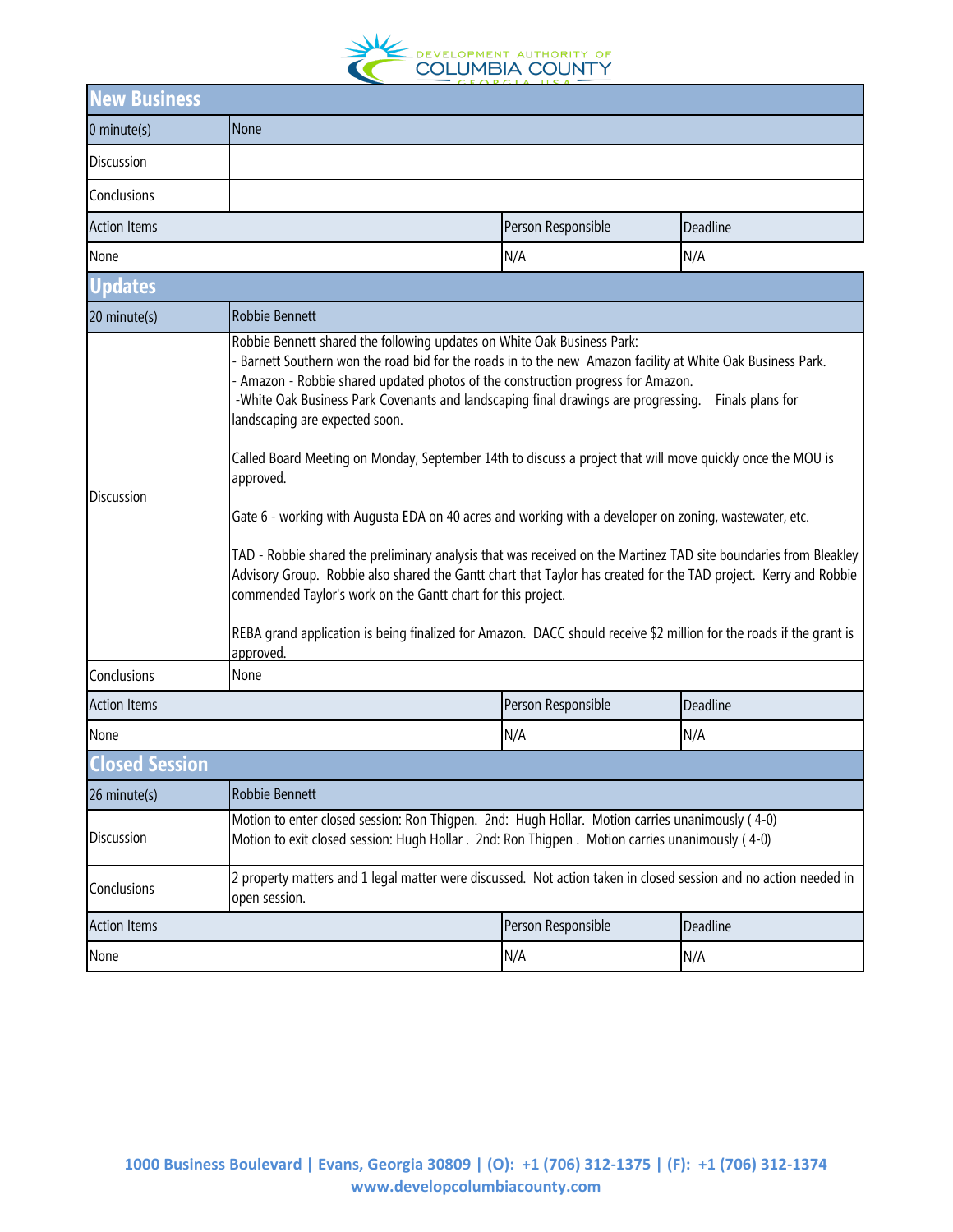

| <b>Public Comments</b> |  |                    |          |  |  |
|------------------------|--|--------------------|----------|--|--|
| $0$ minute(s)          |  |                    |          |  |  |
| Discussion             |  |                    |          |  |  |
| <b>Action Items</b>    |  | Person Responsible | Deadline |  |  |
| None                   |  | N/A                | N/A      |  |  |